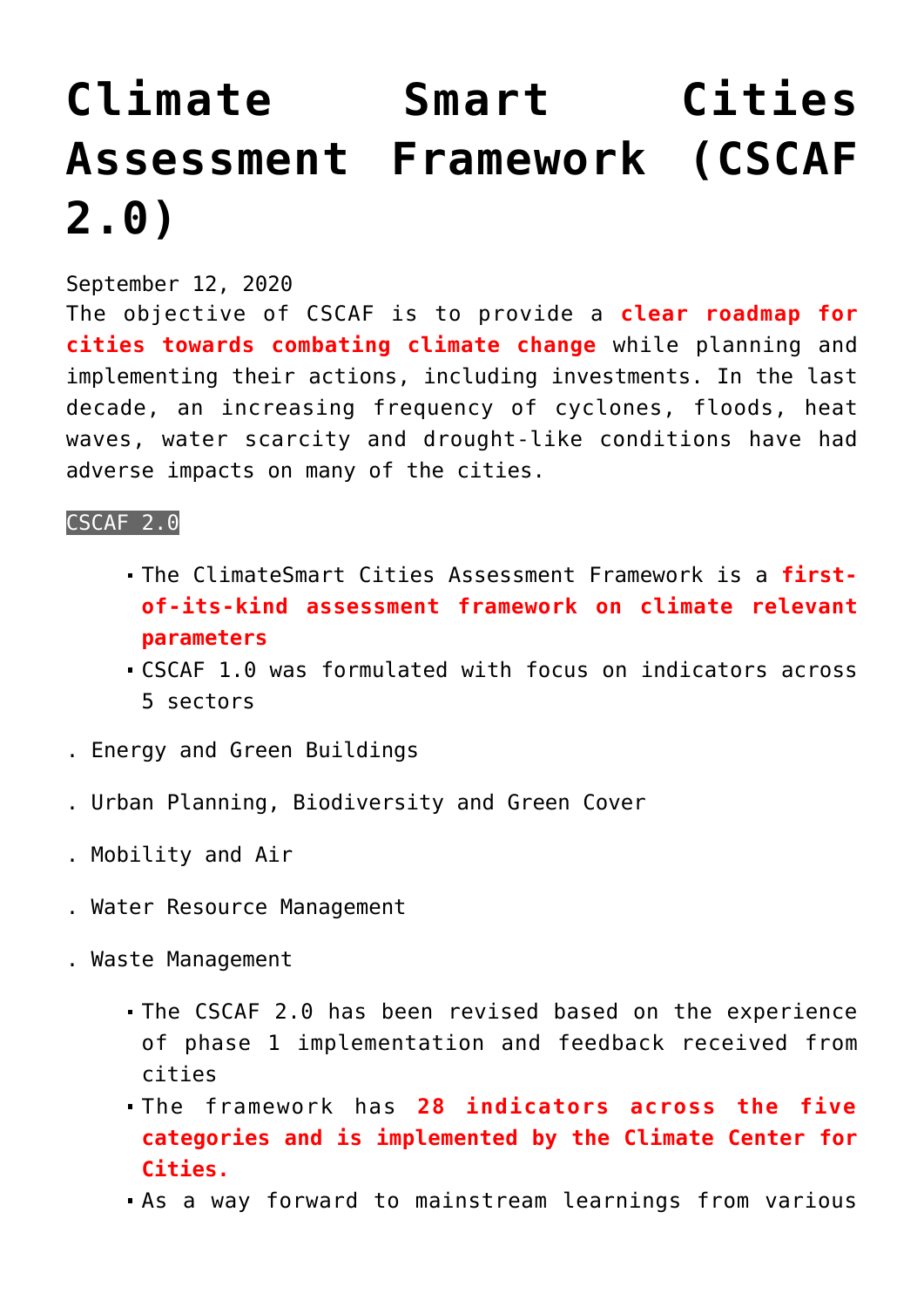projects and to mainstream climate action in Indian cities, **National Institute of Urban Affairs (NIUA) with support from the Ministry of Housing and Urban Affairs (MoHUA)** has established the Climate Centre for Cities.

Cities are ranked at 5 levels: **Climate warriors; Climate explorers; Climate trendsetters; Climate leaders and Climate champions.** 

### Evaluation Across the 5 Sectors

- **Energy and Green Buildings:** The indicator assesses the amount of **electricity** that is used by the city and encourages **lower consumption** in comparison to the best performing cities.
- **Urban Planning, Green Cover and Biodiversity:** Is the city undertaking **rejuvenation and conservation of water bodies & open areas**, thus trying to combat the heatisland effect.
- **Mobility and Air Quality:** The indicator assesses the percentage of shared vehicles that operate on **clean fuels** like CNG, LPG, biofuels or are hybrid or electric vehicles.

#### **Water Management:**

. This indicator is to assess whether the city is on course to meet the future water demand. The indicator requires an **assessment of both current and future water availability; and corresponding current and future water demand.** 

. Given that many cities depend significantly on ground water resources to augment piped water supply, it is expected that both **surface and groundwater assessments** would have been conducted.

#### **Waste Management:**

. This indicator highlights the interventions made to **minimize waste generation** per capita through various methods and